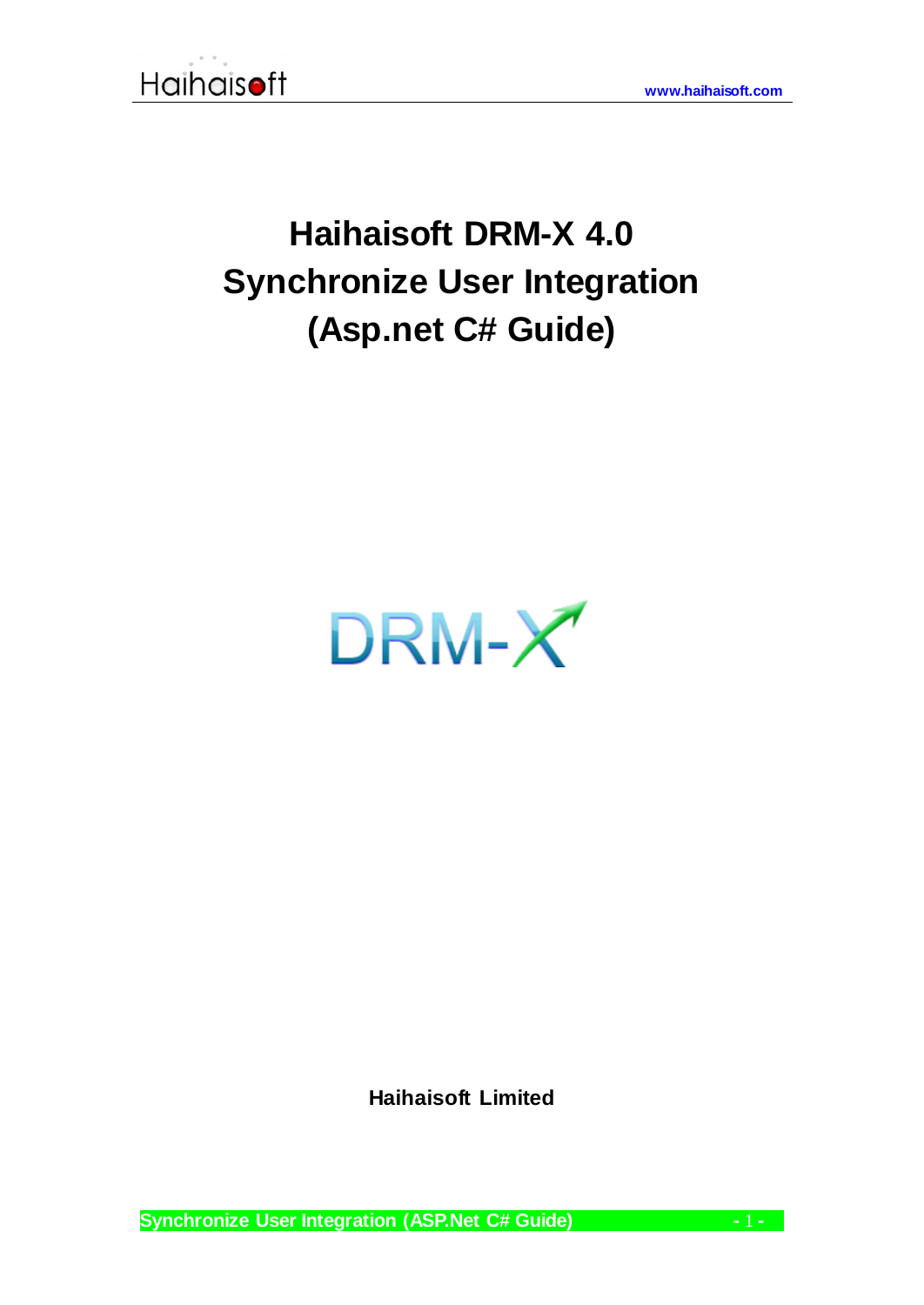# <span id="page-1-0"></span>**Table of Contents**

| WHAT NECESSARY BEFORE INTEGRATION? 3             |  |
|--------------------------------------------------|--|
|                                                  |  |
|                                                  |  |
|                                                  |  |
| STEP1. ADD WEB REFERENCES IN YOUR SOLUTION 7     |  |
|                                                  |  |
| STEP5. PLAY YOUR CONTENTS PROTECTED BY DRM-X  10 |  |
|                                                  |  |
| ADD YOUR EXISTED USERS TO DRM-X.COM 11           |  |
|                                                  |  |
|                                                  |  |
|                                                  |  |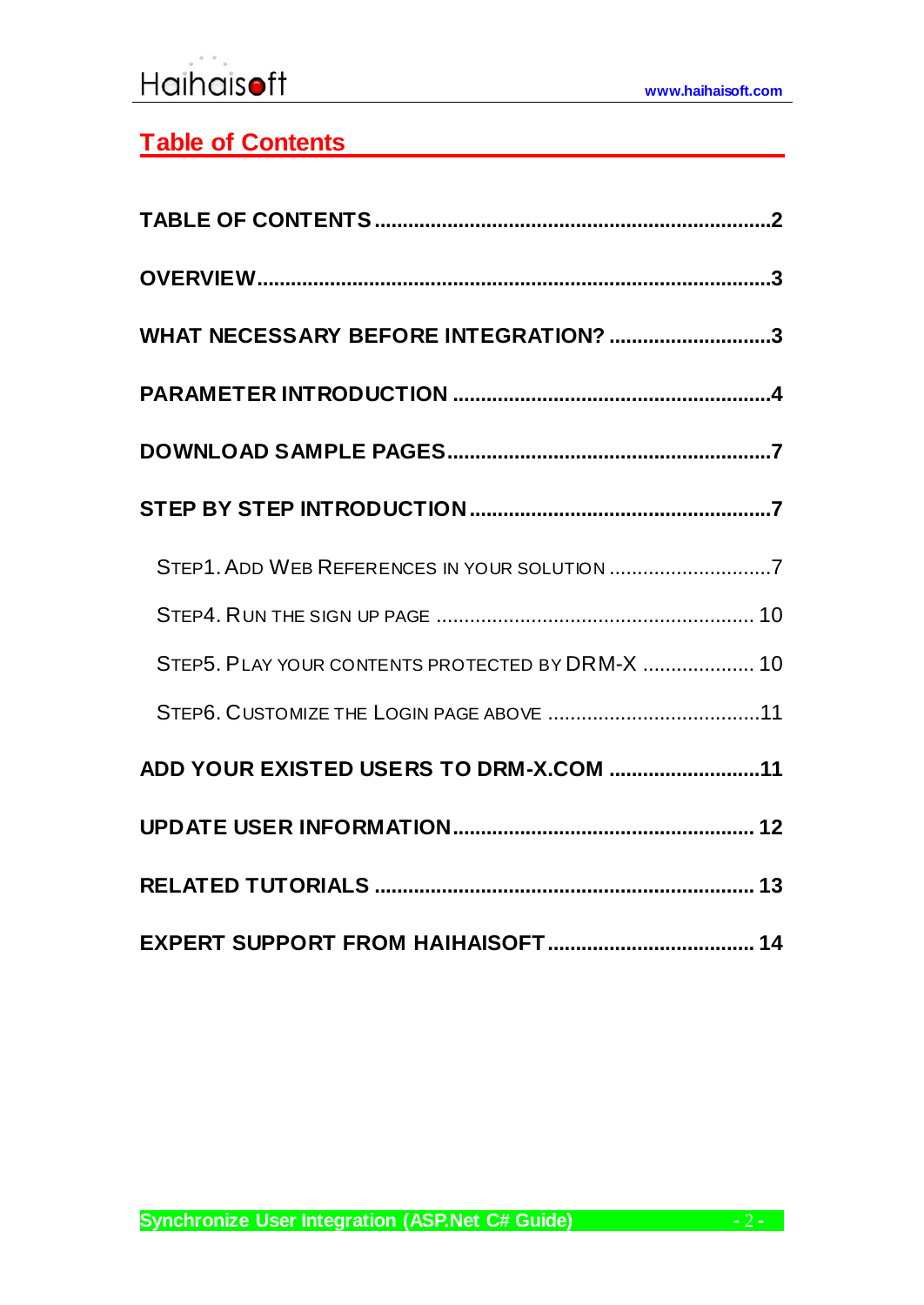### <span id="page-2-0"></span>**Overview**

Synchronize user integration is synchronizing the users register on your website into DRM-X 4.0 platform. After being integrated, your users just need to register and login on your website to get the license for playing your contents protected by DRM-X 4.0.

DRM-X 4.0 XML Web Service provides you with the interface that you can use to synchronize your users into DRM-X 4.0 platform. All that you need to do is just to call some functions, like [AddNewUser](http://4.drm-x.com/haihaisoftLicenseservice.asmx?op=AddNewUser) and [UpdateUser.](http://4.drm-x.com/haihaisoftLicenseservice.asmx?op=UpdateUser) You can get the details about DRM-X 4.0 Web Service by visiting the link: <http://4.drm-x.com/haihaisoftLicenseservice.asmx>

### <span id="page-2-1"></span>**What necessary before integration?**

### **1. DRM-X Account**

You need to have a DRM-X 4.0 Premier, Business or Enterprise before you can integrate with your platform. DRM-X 4.0 personal account users can manage its users on [4.drm-x.com](http://4.drm-x.com/) instead.

Click the link below to see the DRM-X Account Comparison. <http://www.drm-x.com/Fees-Compare-4.0.aspx>

### **2. User database, login page and register page.**

You should setup a database or you may already have a database that can store your users' information if you want to integrate with DRM-X platform. You also need to create or modify your current user login page and register page for your users to login and register.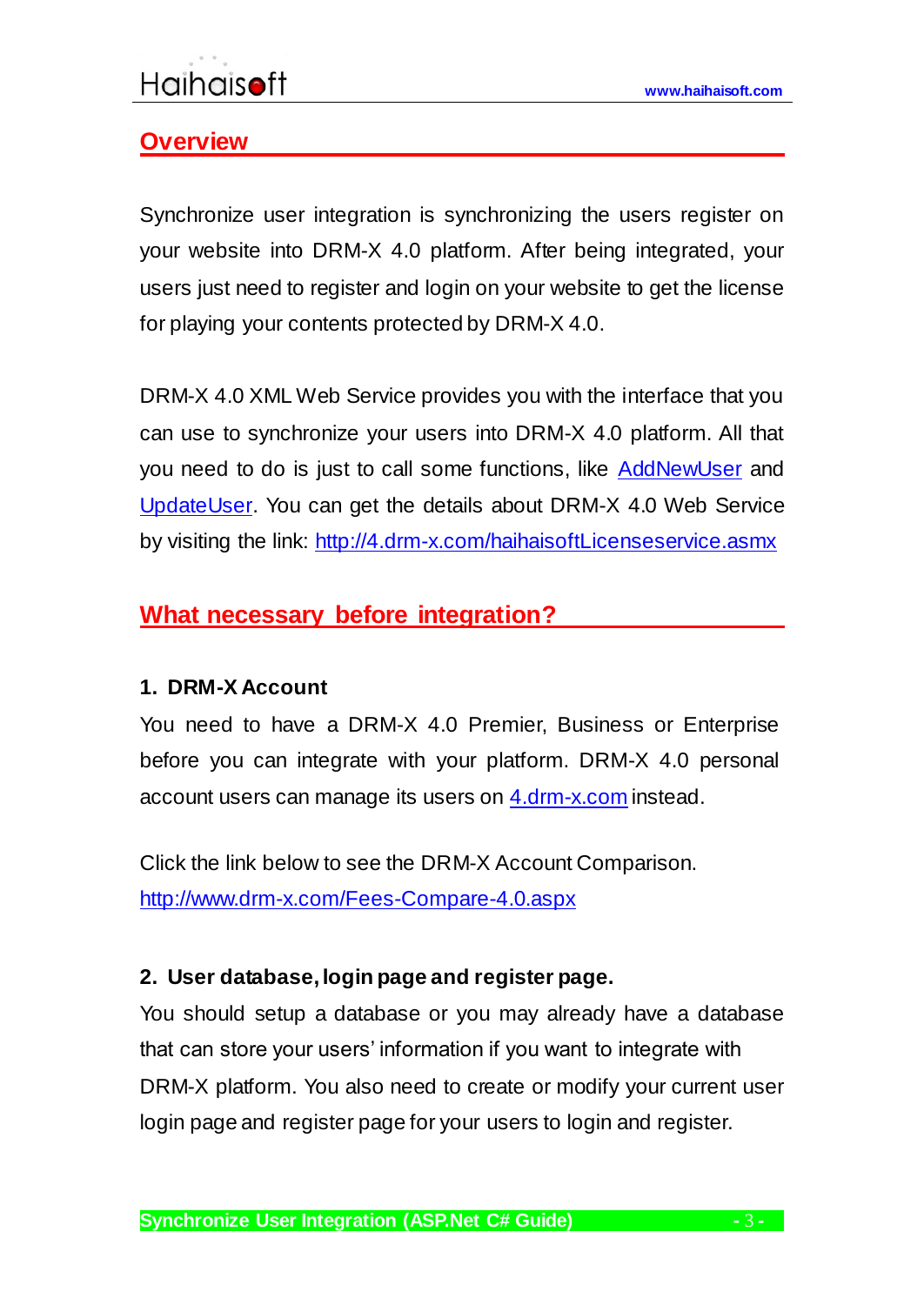### <span id="page-3-0"></span>**Parameter Introduction**

The parameter in blue color is required field. You can set the others into 'N/A' (means empty) or enter the correct value.

- **AdminEmail:** your login Email of DRM-X Account.
- **WebServiceAuthStr:** the Web Service Authenticate String for DRM-X web service. The value you set here must be the same with the one on your DRM-X account.

Steps to set:

- 1. Login your DRM-X account.
- 2. Click the **Account Settings** in the left panel and choose the **Website Integration Preferences**, as shown in the screenshot below:

|    | <b>Account Home</b>     | <b>Account Settings</b>     |                                        |
|----|-------------------------|-----------------------------|----------------------------------------|
|    | <b>User Group</b>       | Account Information         | Preferences                            |
|    | License Profile         | Contact Information         | <b>Payment Preferences</b>             |
|    | <b>Rights</b>           | <b>Change Password</b>      | <b>Currency Preferences</b>            |
|    | <b>Users</b>            | <b>Notification</b>         | <b>Website Integration Preferences</b> |
| ЛĨ | Reports                 | <b>Renew Service</b>        | <b>End User Settings</b>               |
|    | <b>Account Settings</b> | Select another package here | Manage Blacklist                       |
|    | <b>Protect File</b>     |                             | <b>Force Use Latest Xvast Browser</b>  |

3. Select **Synchronize User Integration** and enter the **Web Service Authenticate String**. As shown in the screenshot below: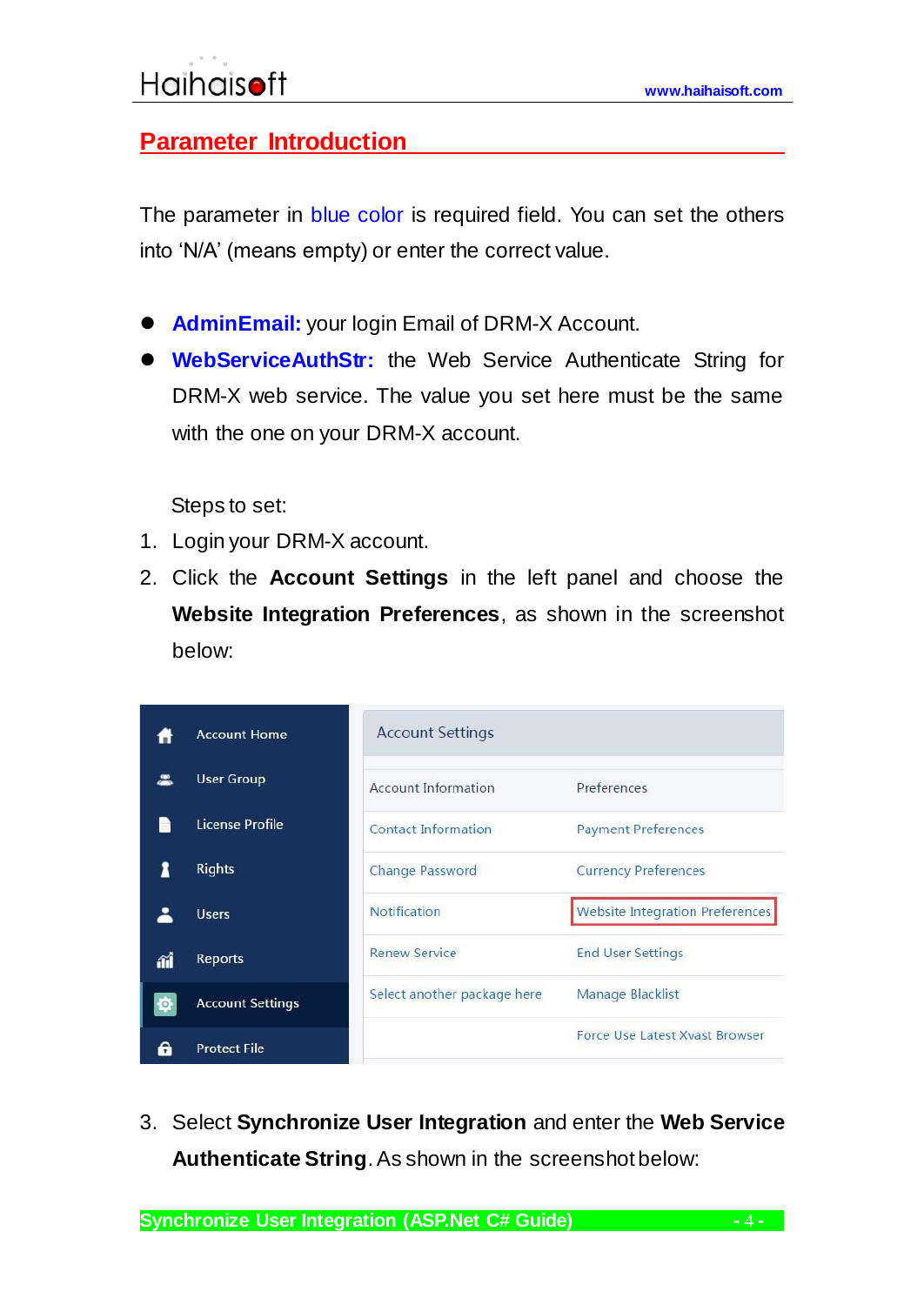

| Profile - Website Integration Preferences   |                                                                                                                                                                                                                                                                                                                                                                                                                |
|---------------------------------------------|----------------------------------------------------------------------------------------------------------------------------------------------------------------------------------------------------------------------------------------------------------------------------------------------------------------------------------------------------------------------------------------------------------------|
| <b>Integration Method:</b> Integration Help |                                                                                                                                                                                                                                                                                                                                                                                                                |
| O Synchronize user integration              | $\circ$ Custom login page integration                                                                                                                                                                                                                                                                                                                                                                          |
| (Not Recommend, only for advanced users)    | Note: Synchronize user integration is synchronize your website users to DRM-X.com your user. We<br>protect the password with strong encryption. It's secure and easy. (Recommend for most users)<br>Custom login page integration is when user acquiring license, it will pop up your website DRM login<br>window to acquire license. It requires you create a new DRM login page. It requires more code work. |
|                                             | <b>Please set a Web Service Authentication String for DRM-X web service</b> (DRM-X need you provide this                                                                                                                                                                                                                                                                                                       |

4. Click the **Submit** button below and you will get the message shown on the picture below:

| <b>Account Settings</b>                                        |                                 |  |  |  |
|----------------------------------------------------------------|---------------------------------|--|--|--|
|                                                                |                                 |  |  |  |
| You have updated Website Integration Preferences successfully. |                                 |  |  |  |
|                                                                |                                 |  |  |  |
| Profile - Website Integration Preferences                      |                                 |  |  |  |
| <b>Integration Method:</b> Integration Help                    |                                 |  |  |  |
| OSynchronize user integration                                  | ○ Custom login page integration |  |  |  |

**GroupID:** the ID of your Group created in your DRM-X account. You can find GroupID value in Users Group of DRM-X Account.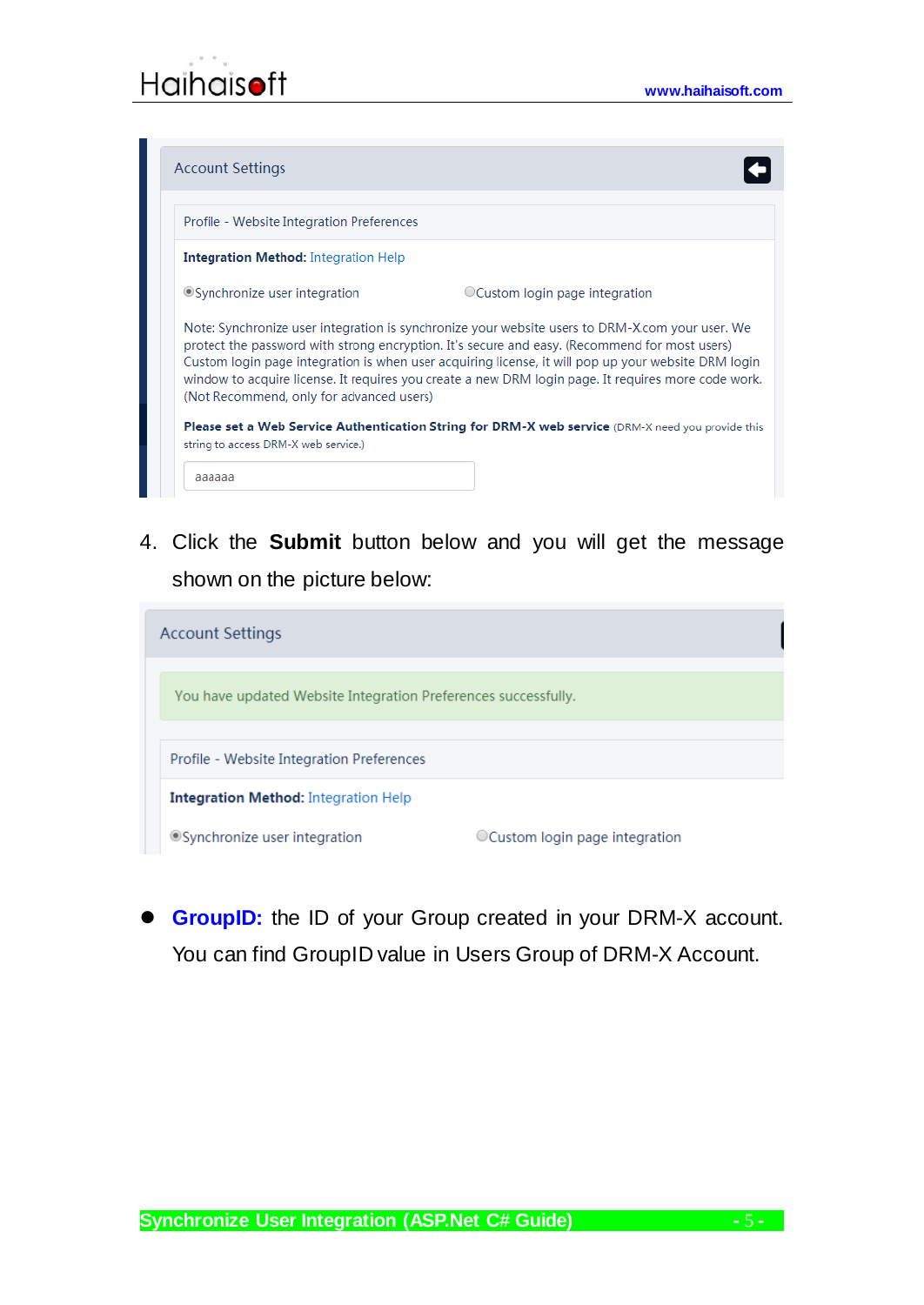### **[www.haihaisoft.com](http://www.haihaisoft.com/) My Groups Account Home User Group** Group ID Group Name **License Profile** P 10933 Basic Group(A sample group) 1 **Rights**

Note: in the code you just need to enter one Group ID, and the users signed up on your website will be added into group directly. You can manually change the group they belong to in your DRM-X account if you want.

- **UserLoginName:** the username or unique UserID in your user database.
- **UserPassword:** the Password of user in your user database.
- **UserEmail:** the Email of user in your user database.
- **UserFullName**: the Full Name of User. This parameter is option. You can leave this UserFullName parameter to blank, or just set it value to N/A.
- **Title**
- **Company**
- **Address**
- **City**
- **Province**
- **ZipCode**
- **Phone**
- **CompanyURL**
- **•** SecurityQuestion
- **SecurityAnswer**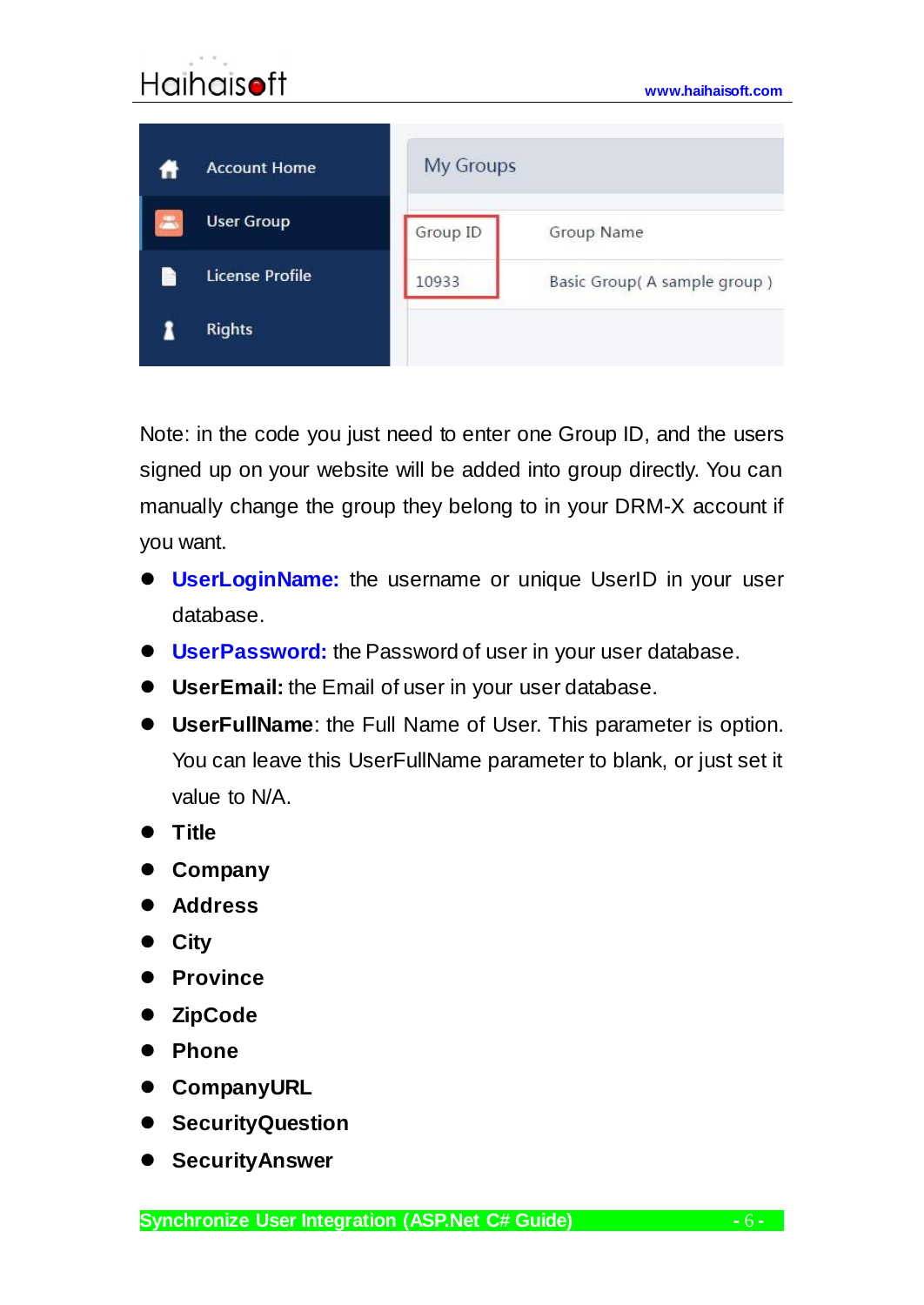- **IP:** address of your user which acquire license. You can provide this Parameter, or input N/A.
- **Money:** the money amount of your users at DRM-X.com. By default, you can set this value to 0, and manually change the value on DRM-X. (Required field)
- **BindNumber:** the number of computers that you allow the users to login and play your content. It is a useful way to prevent your users with sharing their accounts.

By default, you can set this value to '0', and manually change the value on DRM-X. (Required field)

- **IsApproved:** Set whether the user is approved immediately after they register. Please set "yes" if you approve user to login, otherwise set "no". The default value should be "yes"
- **IsLockedOut:** Set whether the user is locked out immediately after they register. Please set "yes" if you want to lock out user, otherwise set "no". The default value should be "no"

## <span id="page-6-0"></span>**Download Sample Pages**

<span id="page-6-1"></span>You can download the sample pages by clicking the link below: [https://www.drm-x.com/download/DRM-X\\_4.0\\_Integration/DRM-X\\_4.](https://www.drm-x.com/download/DRM-X_4.0_Integration/DRM-X_4.0_Synchronize_User_Integration_C.zip) [0\\_Synchronize\\_User\\_Integration\\_C.zip](https://www.drm-x.com/download/DRM-X_4.0_Integration/DRM-X_4.0_Synchronize_User_Integration_C.zip)

# **<u>Step by Step Introduction</u>**

### <span id="page-6-2"></span>**Step1. Add Web References in your solution**

In Visual Studio.net 2003 or Visual Studio.net 2005, please Add Web References in Solution Explorer. Steps to setup: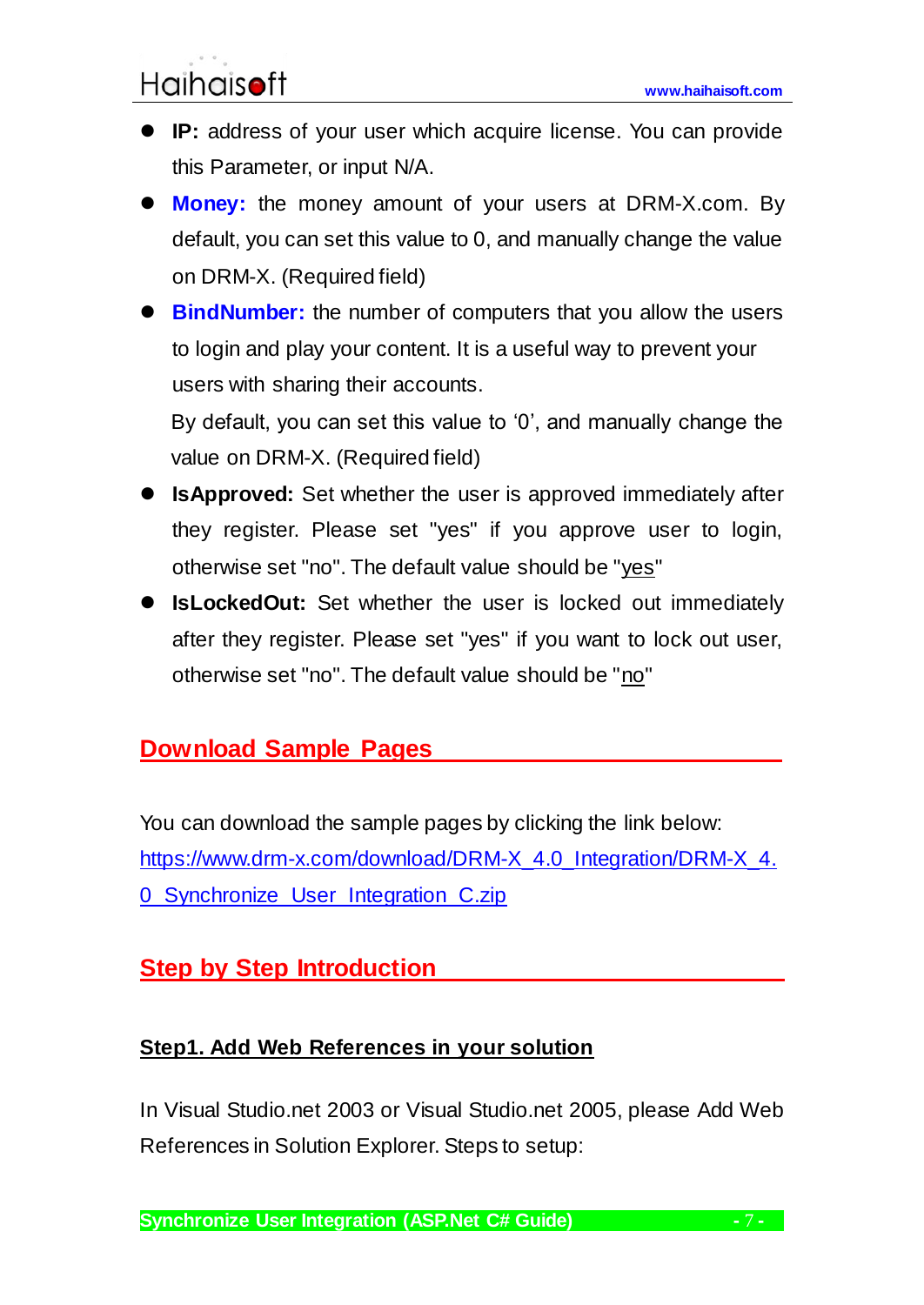1. Click on **Website** and choose the **Add Web References** in the dropdown list, shown as the screenshot below:



2. Input the URL of DRM-X XML Web Service:

<http://4.drm-x.com/haihaisoftlicenseservice.asmx> and click the **Go** 

button on the right. As shown below:



3. Rename the Web reference and click the **Add References** button on the right.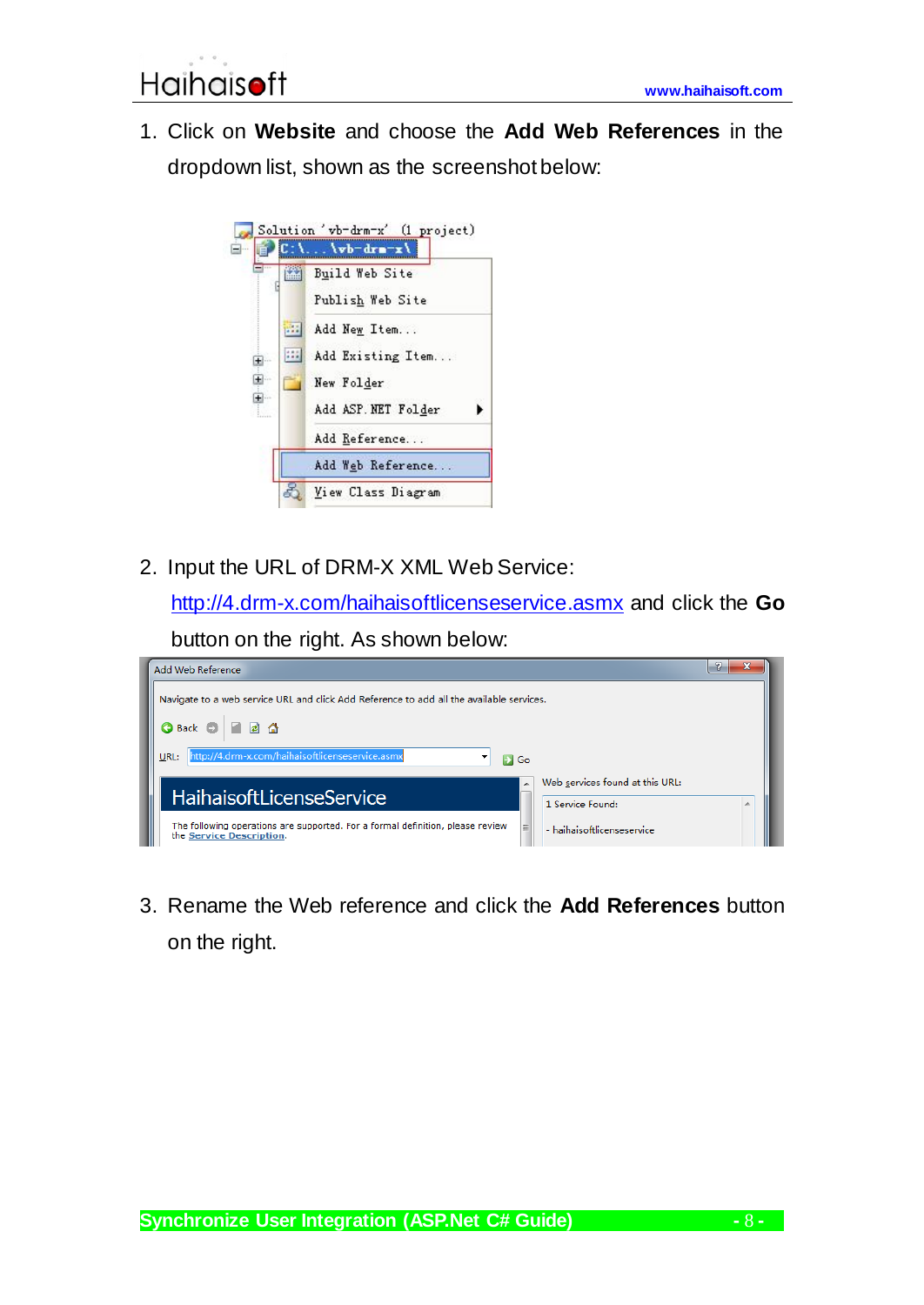| Add Web Reference                                                                                               | - ?<br>$\mathbf{x}$             |  |  |  |  |
|-----------------------------------------------------------------------------------------------------------------|---------------------------------|--|--|--|--|
| Navigate to a web service URL and click Add Reference to add all the available services.                        |                                 |  |  |  |  |
| G Back O                                                                                                        |                                 |  |  |  |  |
| URL: http://4.drm-x.com/haihaisoftlicenseservice.asmx<br>▼<br>$\Box$ Go                                         |                                 |  |  |  |  |
|                                                                                                                 | Web services found at this URL: |  |  |  |  |
| <b>HaihaisoftLicenseService</b>                                                                                 | 1 Service Found:                |  |  |  |  |
| The following operations are supported. For a formal definition, please review<br>Ξ<br>the Service Description. | - haihaisoftlicenseservice      |  |  |  |  |
| • AddLicenseProfile                                                                                             |                                 |  |  |  |  |
| • AddLicenseProfileToGroup                                                                                      |                                 |  |  |  |  |
| <b>AddNewAdmin</b><br>۰                                                                                         |                                 |  |  |  |  |
| • AddNewUser                                                                                                    | Web reference name:             |  |  |  |  |
| • AddRight                                                                                                      | com.drm-x.4                     |  |  |  |  |
| • AddRightToLicenseProfile                                                                                      |                                 |  |  |  |  |
| • AddUserGroup                                                                                                  | <b>Add Reference</b>            |  |  |  |  |

#### 4. Added successfully.



### **Step2. Add the code below into your sign up page**

Here is the sample code added to register button:

DRM.HaihaisoftLicenseService DRM = new DRM.HaihaisoftLicenseService();

string AdminEmail = "julia@haihaisoft.com";

//AdminEmail is your login Email of your DRM-X Account.

string WebServiceAuthStr = "123456";

//How to setup?

//Step 1: Go into your DRM-X account: http://3.drm-x.com

//Step 2: Click the "Account Settings" on the left menu.

//Step 3: Click the "Website Integration Preferences " in the middle column.

//Step 4: Choose the radio button for "Synchronize user integration".

//Step 5: Input the value of WebServiceAuthStr in the textbox below'Please set a

Web Service Authenticate String for DRM-X web service.

//Step 6: Click the Submit button when finish.

string UserLoginName = this.username.Text;

//Your user's login name.

string UserPassword = this.password.Text;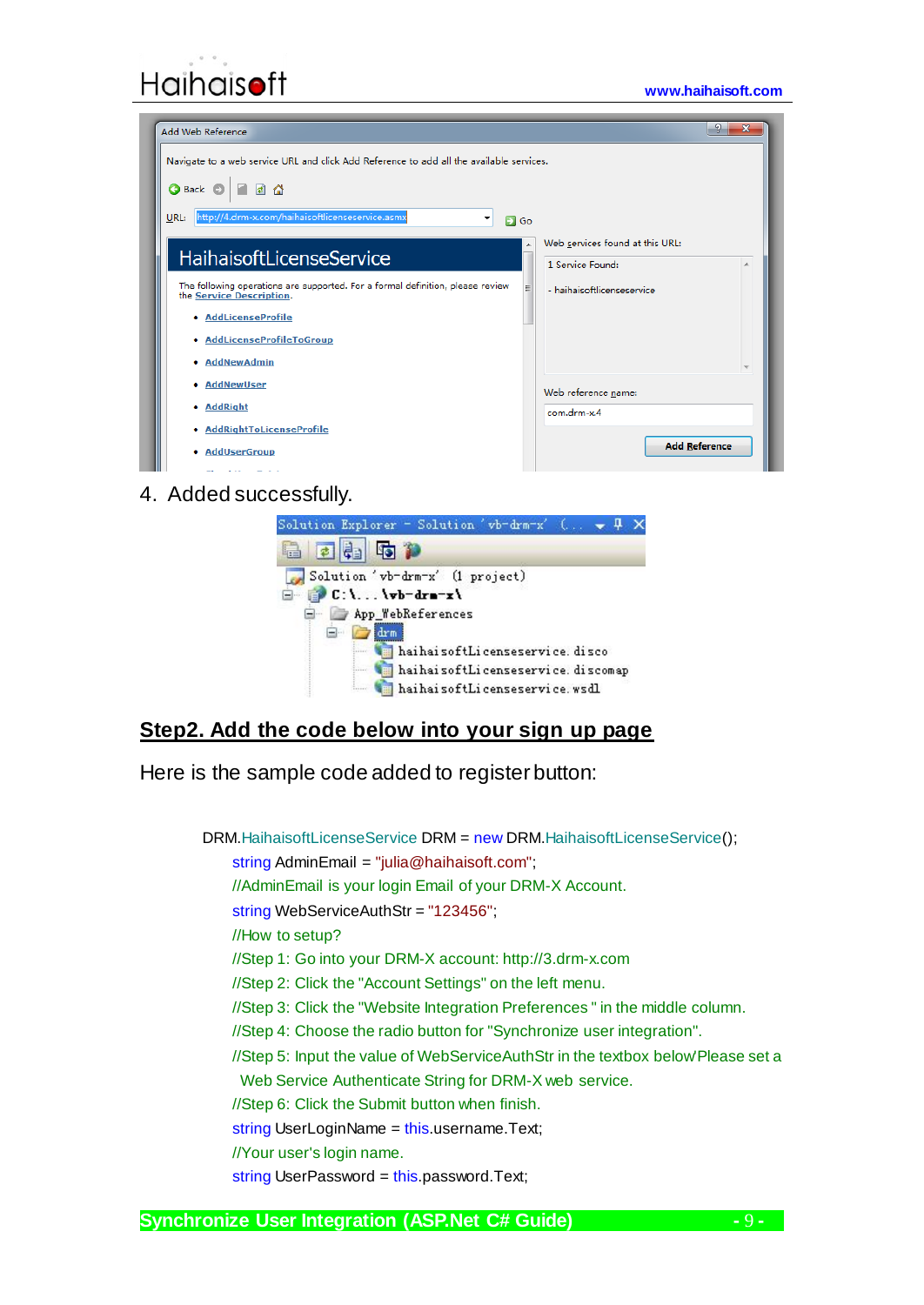```
string UserEmail = "N/A";
              string UserFullName = "N/A";
              //Your user's fullname, you can set it into null.
              string GroupID = "103005";
              //The ID of the user group you created on DRM-X.com, you can find it in User 
               Group ID of your DRM-X.
              string Message = null;
              //When end user get a license, DRM-X returned information, you can set 
               "Message" into null.
             string IP = "NA"; string Money = "0";
              string BindNumber = "0";
             string result = null;
      result = DRM.AddNewUser(AdminEmail, WebServiceAuthStr, GroupID, 
UserLoginName, UserPassword, "N/A", "N/A", "N/A", "N/A", "N/A","N/A", "N/A", "N/A", "N/A", 
"N/A", "N/A", "N/A", "N/A", Money, BindNumber, "yes", "no");
Response.Write(result);
```
### <span id="page-9-0"></span>**Step4. Run the sign up page**

Try to register a new user on the sign up page. If you receive '1', that means you have added the new user successfully on DRM-X platform already. Please check your users' database to see if the user also has been added.

### <span id="page-9-1"></span>**Step5. Play your contents protected by DRM-X**

Congratulations! Till now, the integration has been done. The users who register on your website will be synchronized into your DRM-X account either. When they open your encrypted content, they can enter their username and password in the Login window directly to get a license. They don't need to register again on DRM-X.com.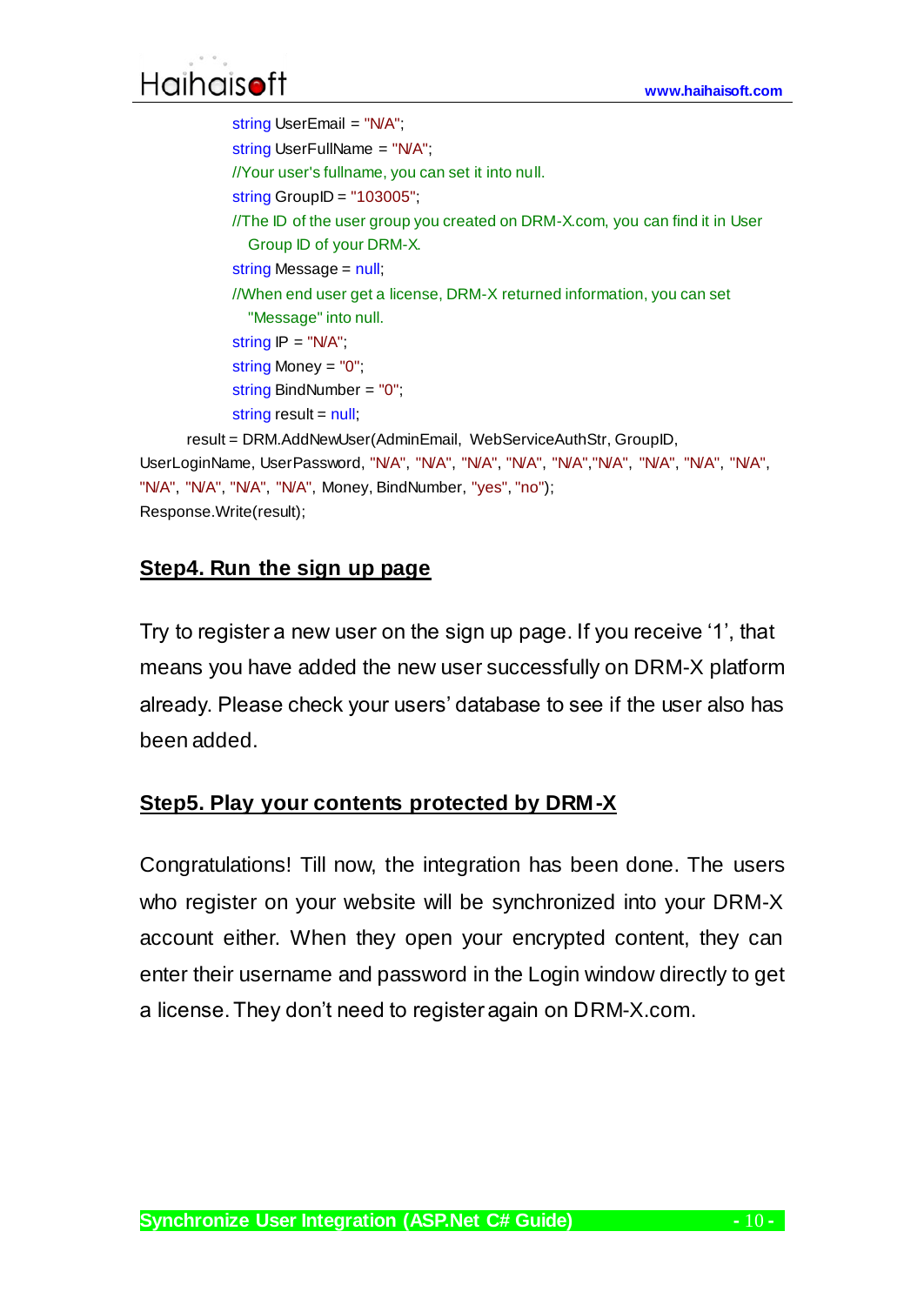| Language<br>v<br>$\mathsf{DRM}\text{-}\mathsf{X}$                                                                                                                                                                         |
|---------------------------------------------------------------------------------------------------------------------------------------------------------------------------------------------------------------------------|
| Protected By DRM-X 4.0                                                                                                                                                                                                    |
| No Company Name No Company URL<br>Product Name: Sample License Profile: Basic Classes<br>Please choose a license rights below:<br>$\bullet$ aa<br>Rent: Open 10 times, 72 hours, \$1<br>Rent: Open 3 times, 24 hours, \$1 |
|                                                                                                                                                                                                                           |
| <b>Sign In</b><br>Sign up now<br>Forgot Your Password?                                                                                                                                                                    |

### <span id="page-10-0"></span>**Step6. Customize the Login page above**

You can customize the pop up login window of DRM-X. So your users can see more your company's information on it and will also make them easier to link to your website. You can set the information including your company's name, logo, website URL, and product name and so on.

<span id="page-10-1"></span>If you want to customize DRM-X login page, pleas[e read the tutorial](https://www.drm-x.com/download/DRM-X_4.0_Integration/DRM-X_4.0_Custom_Login_Page_Integration_C.pdf)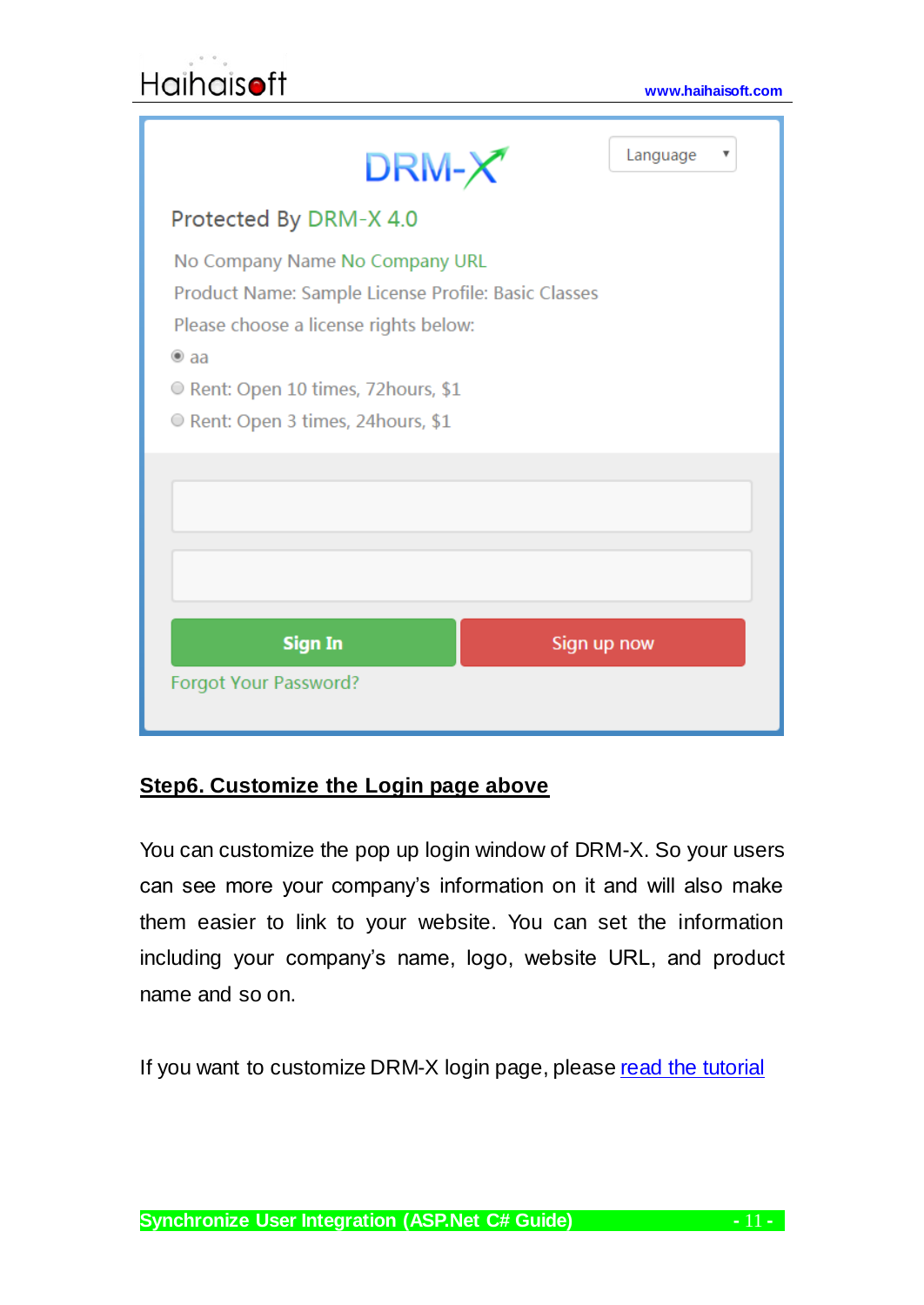## **Add your existed users to DRM-X.com**

For adding your existed users to DRM-X.com, you need to create a loop program to read user information from your database, and then call the **AddNewUser** function to synchronize the users to DRM-X.com. In this way, you need to transfer non-encrypted password to DRM-X.com, and DRM-X will encrypt the password with strong MD5 encryption.

### <span id="page-11-0"></span>**Update User Information**

Just like calling the **AddNewUser** function in your sign up page, you can also call the **UpdateUser** when they update his or her profile in your website.

Calling **UpdateUser** function is very similar with calling the **AddNewUser** function. You can read the XML web service document and use the **AddNewUser** code in the above code.

<http://4.drm-x.com/haihaisoftLicenseservice.asmx?op=UpdateUser>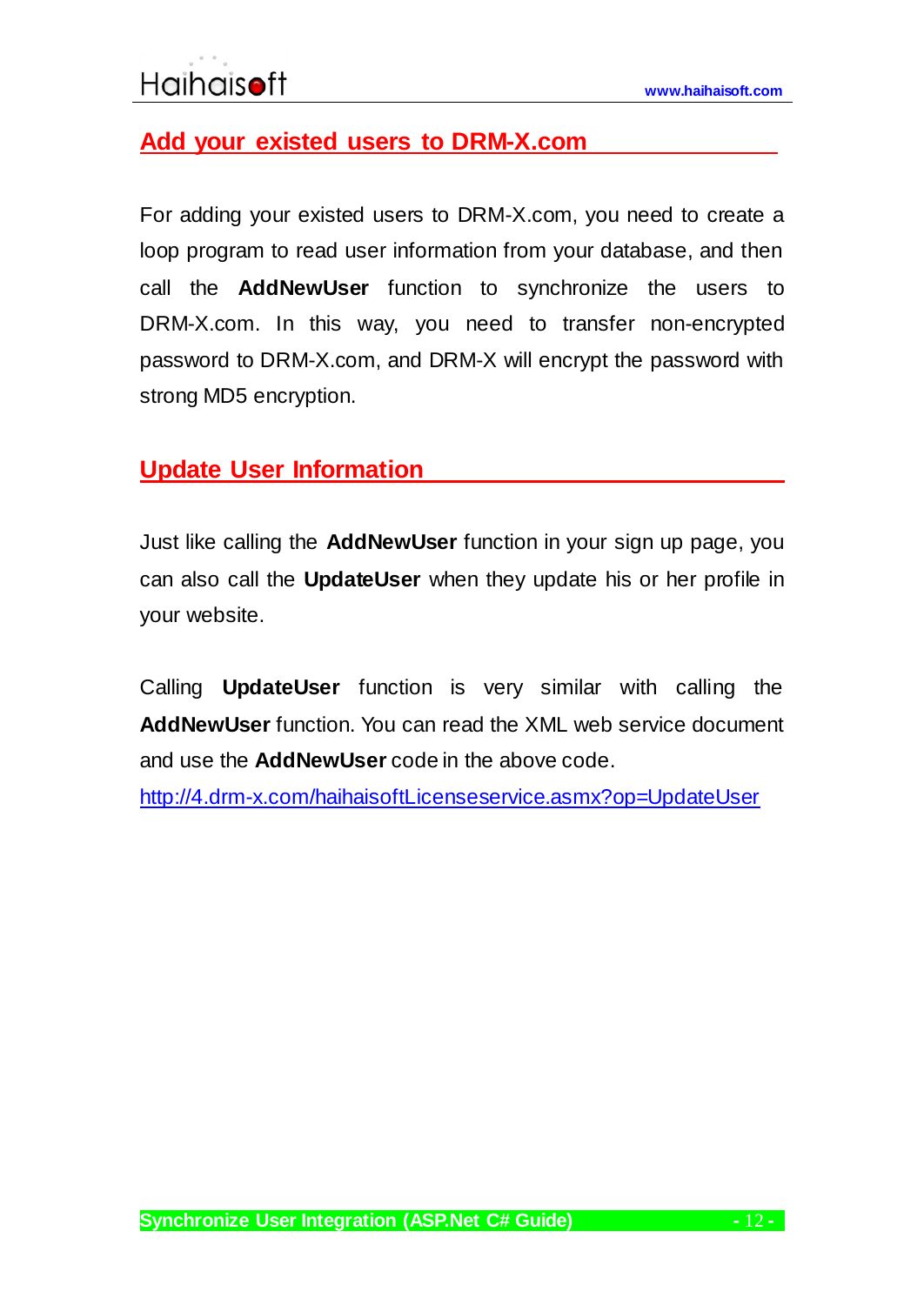## <span id="page-12-0"></span>**Related Tutorials**

- [DRM-X 4.0 Customize Login Page Integration \(ASP.net C# Guide\)](https://www.drm-x.com/download/DRM-X_4.0_Integration/DRM-X_4.0_Custom_Login_Page_Integration_C.pdf)
- **[DRM-X 4.0 Synchronize User Integration \(PHP Guide\)](https://www.drm-x.com/download/DRM-X_4.0_Integration/DRM-X_4.0_Synchronize_User_Integration_PHP.pdf)**
- [DRM-X 4.0 Customize Login Page Integration \(PHP Guide\)](https://www.drm-x.com/download/DRM-X_4.0_Integration/DRM-X_4.0_Custom_Login_Page_Integration_PHP.pdf)
- **[DRM-X 4.0 Synchronize User Integration \(ASP.net VB Guide\)](https://www.drm-x.com/download/DRM-X_4.0_Integration/DRM-X_4.0_Synchronize_User_Integration_VB.pdf)**
- [DRM-X 4.0 Customize Login Page Integration \(ASP.net VB Guide\)](https://www.drm-x.com/download/DRM-X_4.0_Integration/DRM-X_4.0_Custom_Login_Page_Integration_VB.pdf)